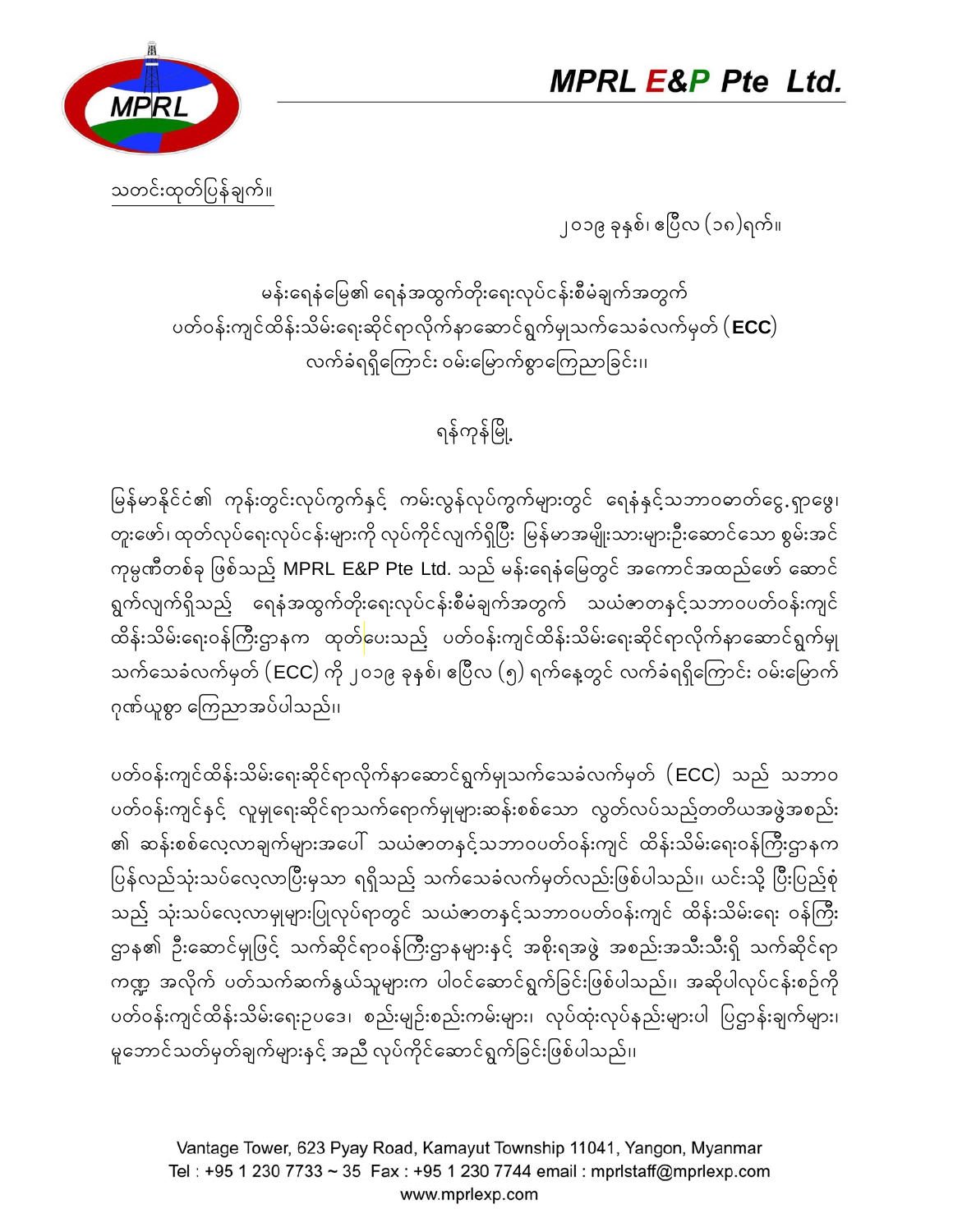မြန်မာနိင်ငံ၏ စွမ်းအင်ကဏ္ဍတွင် ရေနံနင့် သဘာဝဓာတ်ငွေ ့ရှာဖွေ၊ တူးဖော်ထုတ်လုပ်လျက်ရှိသည် စီမံကိန်းများအနက် မန်းရေနံမြေသည် ပတ်ဝန်းကျင်ထိန်းသိမ်းရေးဆိုင်ရာ လိုက်နာဆောင်ရွက်မျ **oufaocH vufrSwf (**ECC**) udk yxrqkH:\\Sdonfh pDrHudef:]zpf]yD: ]refrmha\eHeSifh obm0 "mwfaiG h vkyfief:?** MPRL E&P **eSifh oufqkdifolrsm:tm:vHk: > yl:aygif: yg0ifrSK]zifh tqdkyg atmif]rifrSKudk** ရရှိအောင်စွမ်းဆောင်နိုင်ခြင်းလည်း ဖြစ်ပါသည်၊၊

 $v$ တ်ဝန်းကျင်ထိန်းသိမ်းရေးဆိုင်ရာ လိုက်နာဆောင်ရွက်မှု သက်သေခံလက်မှတ်  $(\mathsf{ECC})$  ရရှိခြင်းနှင့် စပ်လျဉ်း၍ MPRL E&P ၏ အမှုဆောင်အရာရှိချုပ် ဦးမိုးမြင့်က "မန်းရေနံမြေစီမံကိန်းအနေနဲ့  $v$ တ်ဝန်းကျင်ထိန်းသိမ်းရေးဆိုင်ရာ လိုက်နာဆောင်ရွက်မျသက်သေခံလက်မှတ်  $(ECC)$  ရရှိခြင်းဟာ မန်းရေနံမြေကိုရေရှည်ထိန်းသိမ်းဆောင်ရွက်ပြီး၊ တာဝန်ယူမှုရှိတဲ့ ရင်းနီးမြှုပ်န<mark>ံ</mark>သူတစ်ဦးအဖြစ်ဆောင်ရွက် သွားမယ်ဆိုတဲ့ ကျွန်တော်တို့ရဲ. ကတိကဝတ်တွေကို လိုက်နာထိန်းသိမ်းဆောင်ရွက်ကြောင်းပြသနိုင်တဲ့ **atmif]rifrSKrSwfwkdifwpfckvnf:]zpfygw<f?? tckvdkaqmif\GufrSK enf:vrf:rsm:eJh atmif]rifrSKrsm:**  $\omega$ ာရေနံနဲ့သဘာဝဓာတ်ငွေ.တူးဖော်ထုတ်လုပ်လျက်ရှိတဲ့ အခြားစီမံကိန်းများမှာပါ သဘာဝပတ်ဝန်းကျင် နဲ့လူမှုရေးဆိုင်ရာ သက်ရောက်မှုများကို သက်ဆိုင်ရာ စည်းမျဉ်းစည်းကမ်းများနဲ့အညီ ကြီးကြပ်အုပ်ချုပ် လိုက်နာဆောင်ရွက်သွားနိုင်အောင် လမ်းညွန်ပေးနိုင်မှာ ဖြစ်ပါတယ်၊၊ " ဟု ပြောကြားခဲ့ပါသည်။

 $\textsf{MPRL E8P}\ \textsf{up}$ စ် မန်းရေနံမြေ၏ လုပ်ငန်းဦးဆောင်၊ ဆောင်ရွက်သူ  $\textsf{(Operator)}$  မဟုတ်သော်လည်း  $D$ perator ဖြစ်သည် မြန်မာ့ရေနံနှင့်သဘာဝဓာတ်ငွေလုပ်ငန်းကိုယ်စား ပတ်ဝန်းကျင်ထိန်းသိမ်းရေး **qdkif\mvdkufem aqmif\GufrSK oufaocHvufrSwf (**ECC**) \\Sdekdifa\:twGuf 2013 ckeSpf (**PCC**)** စာချုပ် သက်တမ်းထပ်မံတိုးပြီးချိန်တွင် ဉီးစီးဆောင်ရွက်ခဲ့ပါသည်၊၊ နိုင်ငံတကာတွင် အကြံပေးနှင့် **a\\SnfwnfwHha\:vkyfief:pOfrsm: aqmif\Gufvkyfudkifvsuf\Sdonfh** Environmental Resources  $M$ anagement (ERM) က လွတ်လပ်သည် တတိယအဖွဲအစည်းအဖြစ် သဘာဝပတ်ဝန်းကျင်နင် လူမှုရေးဆိုင်ရာသက်ရောက်မှုများကို ဆန်းစစ်လေ့လာခဲ့ခြင်းဖြစ်ပါသည်၊၊